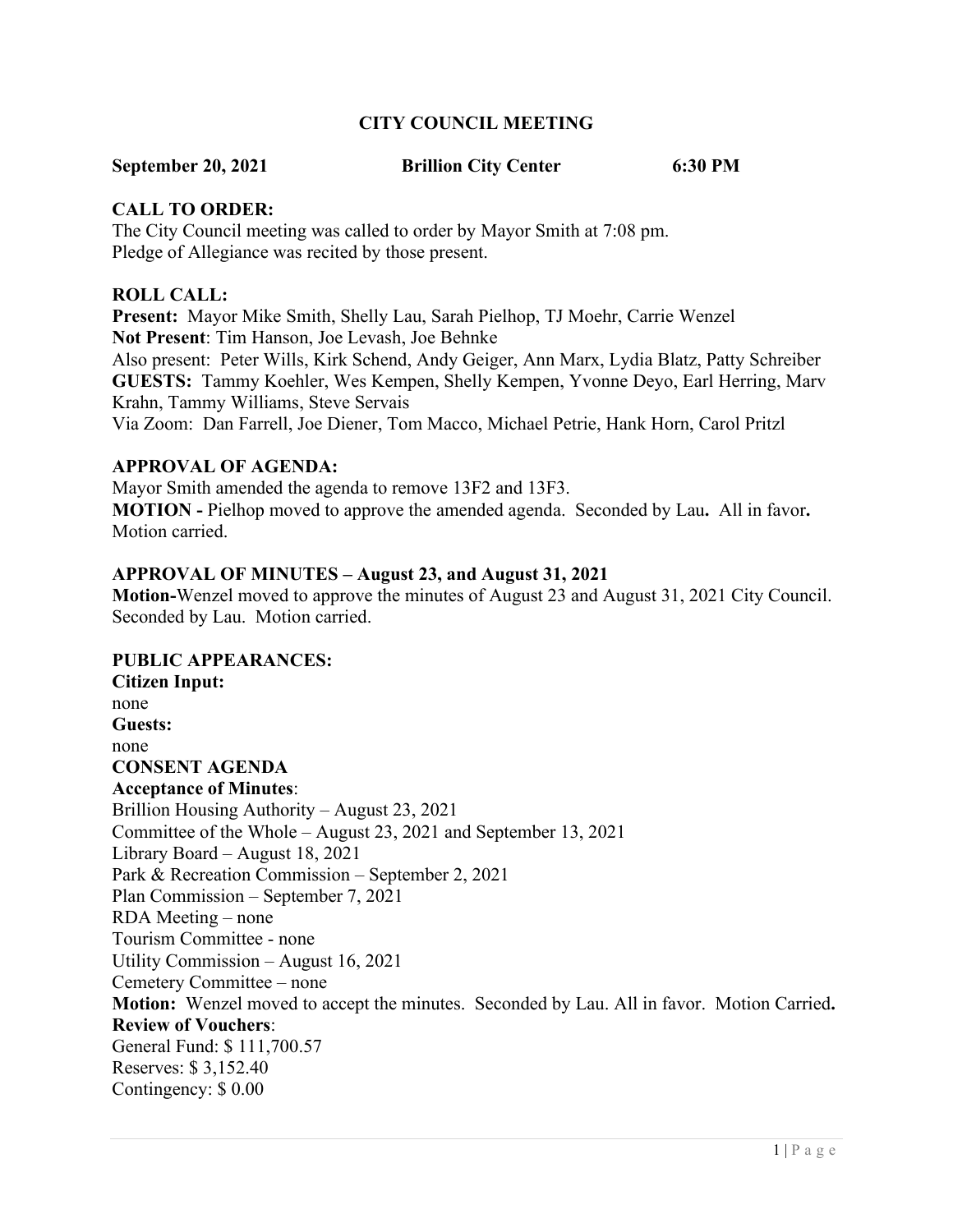# TIF Expenditures: \$ 200.00

**Motion**: Lau moved to approve the General Fund vouchers in the amount of \$111,700.57, the Reserve vouchers in the amount of 3,152.40, and the TIF Expenditures in the amount of \$200.00 collectively. Seconded by Wenzel. Call vote. All in favor. Motion carried.

# **Review of Payroll**

Pay Period: July 31 – 13, 2021, paid on August 27, 2021 in the amount of \$63,366.87 Pay Period: August 14 - 27, 2021 paid on September 10,2021 in the amount of \$65,370.22

**Motion:** Lau moved to approve the payroll report for August 27, 2021 in the amount of \$ 63,366.87 and the payroll report for September 10, 2021 in the amount of \$65,370.22 collectively. Seconded by Wenzel. Call vote. All in favor. Motion carried.

# **Operator License Applications – New:**

Vivien Sundes, Kurtis J Stephany

**Motion-**Lau moved to approve the new operator's license for Vivien Sundes and Kurtis J Stephany. Seconded by Pielhop. Call vote. All in favor. Motion carried.

**Operator License Applications – Temporary (October 30, 2021 Walk Through Brillion):** Kim Buboltz, Holly Cervantes, Mark W Fischer, Anna I Nate, Tammy Koehler, Doreen Sutilla, Colette Schroth-Thurwachter, Lindsay Johnson

**Motion-** Lau moved to approve the temporary operator's license for Walk Through Billion event. Seconded by Wenzel. Call vote. All in favor. Motion carried.

#### T**emporary Class "B" Retailer's License:**

Brillion Optimist Club – Walk Through Brillion on October 30, 2021

**Motion-**Wenzel moved to approve the Temporary Class "B" Retailer's License for Walk Through Billion event. Seconded by Lau. Call vote. Lau, Moehr, Wenzel in favor. Pielhop abstained. Motion carried.

# **PROPOSALS FOR RECOMMENDATION TO COUNCIL**

Set 2022 City Budget Public Hearing October 25, 2021 5:35pm

**Motion-**Wenzel moved to set the 2022 City Budget Public Hearing for October 25, 2021 at 5:35 pm. Seconded by Lau. Call vote. All in favor. Motion carried.

# **Termination of Waste Management Contract due failure to perform**

Notice of Default and Termination to Waste Management Garbage & Recycle Contract by City of Brillion September 21, 2021

**Motion-**Pielhop moved to terminate the Waste Management Contract due to failure to perform. Seconded by Lau. Call vote. All in favor. Motion carried.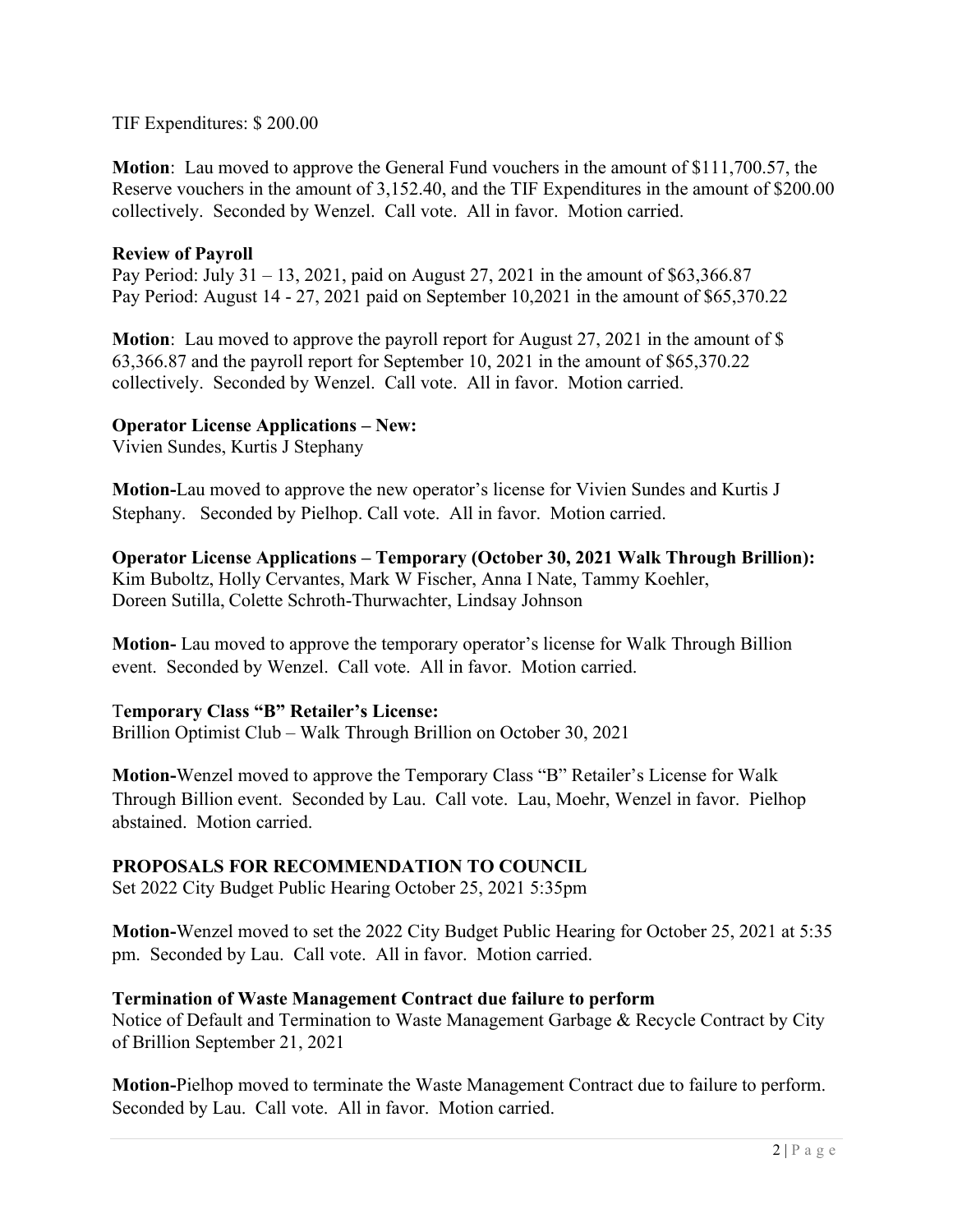# **Resolution RE21-17 Terminate Advanced Disposal aka Waste Management Contract**

**Motion-**Pielhop moved to approve RE21-17 Terminate Advanced Disposal aka Waste Management Contract. Seconded by Lau. Call vote. Four votes cast. Four votes in favor. Motion carried.

# **Deyo Disposal Garbage & Recycling Emergency Contract Proposal 2021-2028**

**Motion-**Lau moved to accept Deyo Disposal Garbage & Recycling Emergency Contract Proposal 2021-2028. Seconded by Pielhop. Call vote. All in favor. Motion carried.

# **Resolution RE21-18 Approve Emergency Contract with Deyo Disposal for Residential Garbage & Recycling curbside Pickup.**

**Motion-**Wenzel moved to recommend to approve RE21-18 Approve Emergency Contract with Deyo Disposal for Residential Garbage & Recycling curbside pickup. Seconded by Pielhop. Call vote. Four votes cast. Four votes in favor. Motion carried.

# **Annexation Petition Round Lake Farms, LLC and Ariens Company**

Acceptance of Unanimous Annexation Petition of Round Lake Farms, LLC & Ariens Company-**Guests** 

**Motion-**Wenzel moved to accept the Unanimous Annexation Petition of Round Lake Farms, LLC & Ariens Company. Seconded by Lau. Call vote. All in favor. Motion carried. By accepting the petition, it moves to Plan Commission.

# **Set Public Hearing for Unanimous Annexation Petition of Round Lake Farms, LLC for October 25, 2021 5:50pm**

**Motion-**Wenz**el** moved to set the Public Hearing for Unanimous Annexation Petition of Round Lake Farms, LLC for October 25, 2021 at 5:50 pm. Seconded by Lau. All in favor. Motion carried.

# **RE21-16 Resolution authorizing short-term Loan City Center Lease Payment \$120,000**

**Motion-**Wenzel moved to approve RE21-16 Resolution authorizing short-term Loan City Center Lease Payment \$120,000**.** Seconded by Moehr. Call vote. Four votes cast. Four votes in favor. Motion carried.

# **City of Brillion & Brillion Public Schools 2021-2022 SRO Agreement**

**Motion-**Lau moved to approve the City of Brillion & Brillion Public Schools 2021-2022 SRO Agreement. Seconded by Wenzel. Call vote. All in favor. Motion carried. Chief Schend shared the Brillion School District needs to approve this on their side.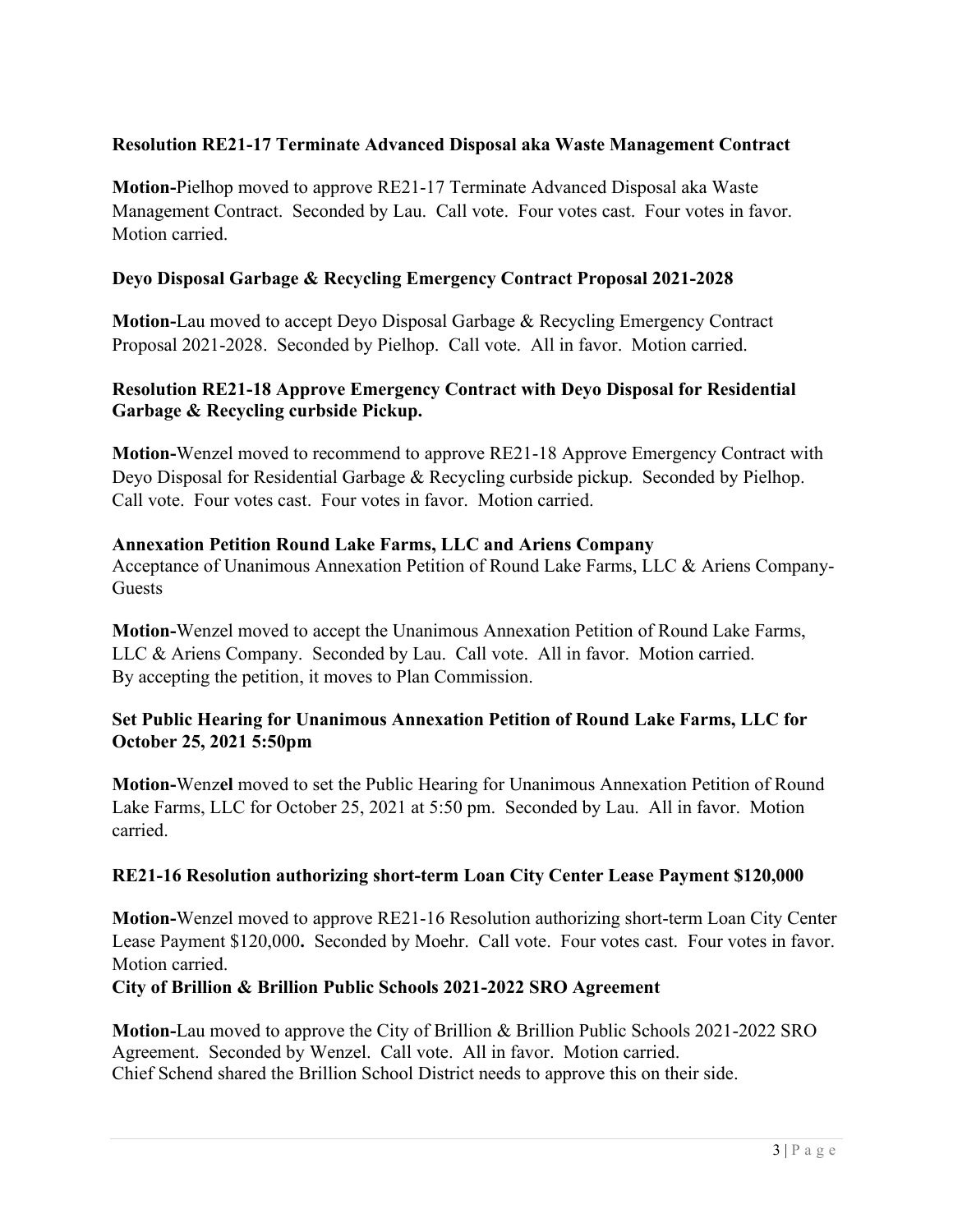# **City of Brillion & RDA Tourism Grant Request for 2022 Visitors Guide**

**Motion-**Lau moved to approve the City of Brillion & RDA Tourism Grant Request for 2022 Visitors Guide. Seconded by Wenzel. Call vote. All in favor. Motion carried.

#### **Downtown Light Pole Decoration Tourism Funding Request \$100.00**

Wills explained this falls under destination attraction type activities.

**Motion-Pielhop** moved to approve the Downtown Light Pole Decoration Tourism Funding Request of \$100.00. Seconded by Moehr. Call vote. All in favor. Motion carried.

**Appointments**

none

#### **DEPARTMENT HEAD REPORTS:**

#### **Park & Recreation**

Report included in packet. Marx reported receiving \$50,000 from Peters Foundation. \$12,300 is set aside to replace playground equipment at Peters Park. Recognized Dennis Miller for his work on this.

#### **Library**

Presented a draft of the budget to the Library Board. The Library Board meeting time has moved to 3 pm starting November 17, 2021. Preparing staff for director absence.

#### **Fire Department**

Chief Dienor reported 40 calls for the year. Major water movement activity going on tonight. First week of October is Fire Prevention week. The Fall Leadership Symposium is the end of October.

#### **Police Department**

Report included in packet. Nothing further.

#### **Ambulance**

August Monthly Report Report in the packet.

Mark Frederickson made changes to the amendment. Mayor Smith and Wills will circle back on further discussions. There was damage to one of the ambulances over the weekend. Lloyd will follow up with the crews that were working. Smith asked Dienor to forward the email change in connection to the damaged rig.

**Municipal Court Brillion Court Report Reedsville Court Report** Reports included in packet.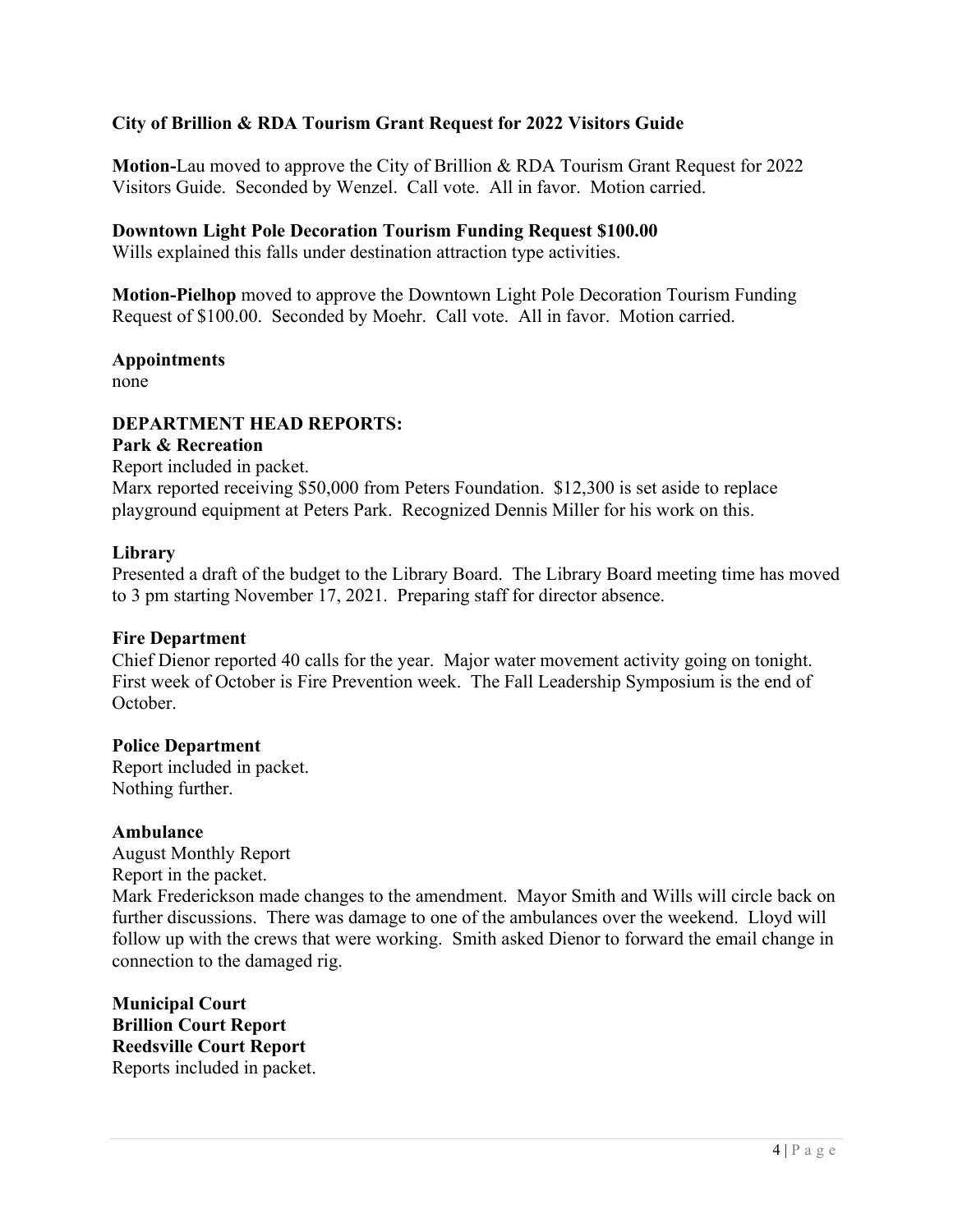# **Public Works**

Report included in packet.

Chip sealing on Fairway was questioned. Nothing in the budget to correlate with this expense. DPW wages in both the Community Center and Library expense reports are over the 2021 budgeted amount. Need to take additional steps to mitigate these expenses.

# **City Administrator/Community Development Director**

Better impact on the garbage thanks to Deyo. Brillion is the nineth community to take emergent action. Still have not received the formal contract for the CDBG grant. This needs to start before the end of the year. There is a Joint Review Board meeting tomorrow.

#### **2022 Budget Updates**

Working on the process. Wills thanked Council for support with the Finance Committee and the Protections of Person & Property. Need to work on getting major items into the budget.

# **Election Commission requirement to switch City Website & Email domain to .gov**

Required by the Election Commission to switch to .gov website and email. Zander Press indicated it will not be substantial on the website portion. Estimated at \$550. Not sure what the impact will be on the email side.

#### **Clerk/Treasurer**

Continuing on the redistricting plan with Calumet County. City of Brillion 2020 census population is 3,262 which is up 114 from the 2010 census.

#### **Mayor's Report**

Thanked administrator Wills and clerk Schreiber for their continued dedication. Thanked the Council for voting in favor of the Finance Committee.

# **COMMITTEE REPORTS**:

**Brillion Housing Authority**

Moehr unable to attend meeting.

#### **Cemetery Commission**

No meeting Popp is able to cover the current lawn mowing needs.

# **Committee Of the Whole**

Nothing to report

**Library Board** Covered in the Library report **Park & Recreation Fee Schedule park, Rec, Community Center** Increased fees mainly in the non-resident and the program areas.